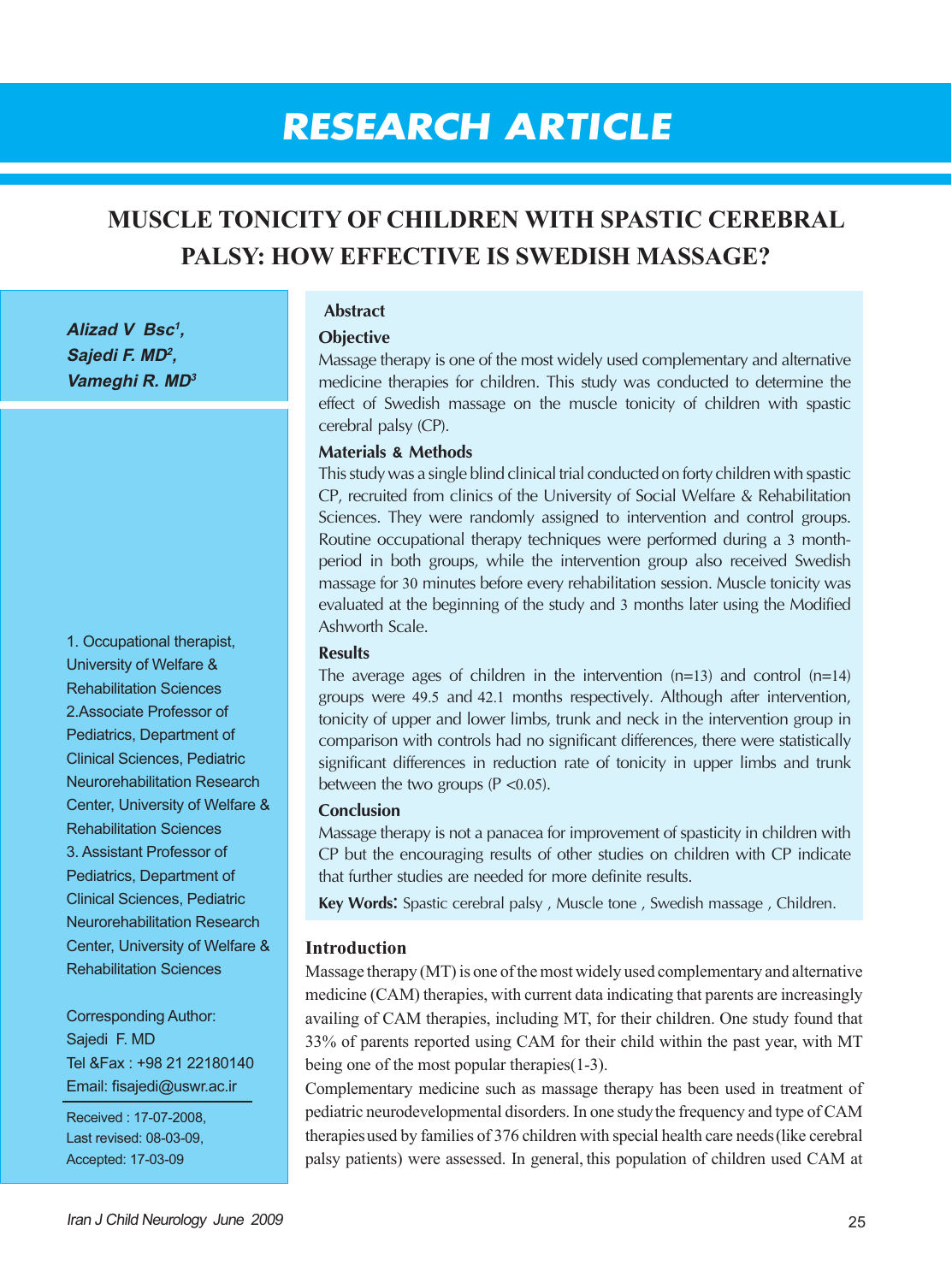moderately high rates, with "healing prayers" (40%) and "massage" (38%) being used more frequently than other CAM therapies(4).

To assess patterns of CAM usage in families of children with cerebral palsy (CP), a university medical center in Ann Arbor, MI, USA as part of a descriptive survey recruited 213 families with a CP child, aged between 0 to 18 years, and found that 56% used one or more CAM techniques; massage therapy (25%) and aquatherapy  $(25\%)$  were the most common(5).

Very limited studies reporting the effect of massage on muscle tone in children with spastic cerebral palsy, especially from Iran are available. Hence our incentive to conduct a study measuring/assessing the effect of adding Swedish massage to occupational therapy on muscle tonicity in children with spastic cerebral palsy and to develop strategies that would help not only therapists to work with CP children, but considering the simplicity of the method, to encourage parents to do so.

# **Material & Methods**

Following ethical approval from the related ethics committee of the University of Social Welfare and Rehabilitation Sciences (USWR), a single blind clinical trial study was conducted in 2005, at the Saba Developmental Disorders Center affiliated to the USWR, Tehran, Iran. Inclusion criteria were age between 1- 7 years, mild to moderate spastic cerebral palsy, and parents cooperation. Exclusion criteria were severe mental retardation (IQ<40), convulsions, or any other disabilities such as blindness and deafness or genetic disabilities like Down's syndrome. Forty subjects were diagnosed as CP spastics, by a pediatrician during the study after ruling out any progressive diseases of central nervous system including degenerative diseases, spinal cord tumors, or muscular dystrophy. All parents received documented information about the aims and plans of the research, and were asked to sign consent forms; those not willing to participate would be provided with services as usual. The subjects were randomly assigned to intervention and control groups.

 We focused on forms of MT that are concordant with the traditional Swedish styles of massage; Swedish massage uses five main strokes to stimulate the circulation of blood through the body; petrissage (kneading), effleurage

(stroking), friction, tapotement (tapping) and vibration. For the purposes of this study, MT is performed by the manual manipulation of soft tissue by a person other than the recipient. The intervention group was given Swedish massage for thirty minutes, three times a week for three months by a trained occupational therapist who did not aware of randomization. Intervention and control groups were received routine occupational therapy (Rood and Bobat techniques) for three months. Both groups were assessed before treatment and about three months later (one week after the last MT session).

Using the Modified Ashworth Scale(6), muscle tonicity of four limbs, and the trunk and neck, were assessed, by an occupational therapist, unaware of the randomization; the scale measures muscle tone in 6 grades  $(0, 1, 1+, 2, 3, 1)$ and 4). Grade 0 shows normal muscle tone, while grade 4 reveals/demonstrates spasticity in flexion or extension. Assessment results of muscle tone assessment with this scale were recorded in a coded/graded check list.

Data was obtained by physical examination, direct observation and assessment of subjects, based on check lists including information on demographic characteristics and muscle tonicity. According to distribution of variables, parametric (t test, and paired t test) and non-parametric (Mann Whitney, and Wilcoxon) tests were used and data were analyzed using SPSS statistical software  $(11<sup>th</sup>$  version).

#### **Results**

Seven patients were lost in the intervention group and six in the control group, leaving eventually thirteen and fourteen subjects remained in intervention and control groups respectively; average age in these groups was 49.5 $\pm$ 15. 7 and 42.1 $\pm$ 11.8 months respectively (P = 0.181). Of the intervention group 84.6% and of controls, 35.7% were male. No statistically significant differences were observed in muscle tone before intervention in the two groups  $(P> 0.05)$  (Table 1). Table 2 shows the spasticity after intervention in two groups; again no statistically significant differences  $(P > 0.05)$  were seen. Table 3 shows the reduction of spasticity (before and after intervention differences) in two groups, showing statistically significant differences in spasticity in upper limbs and trunk between the two groups (P <0.05), before and after intervention.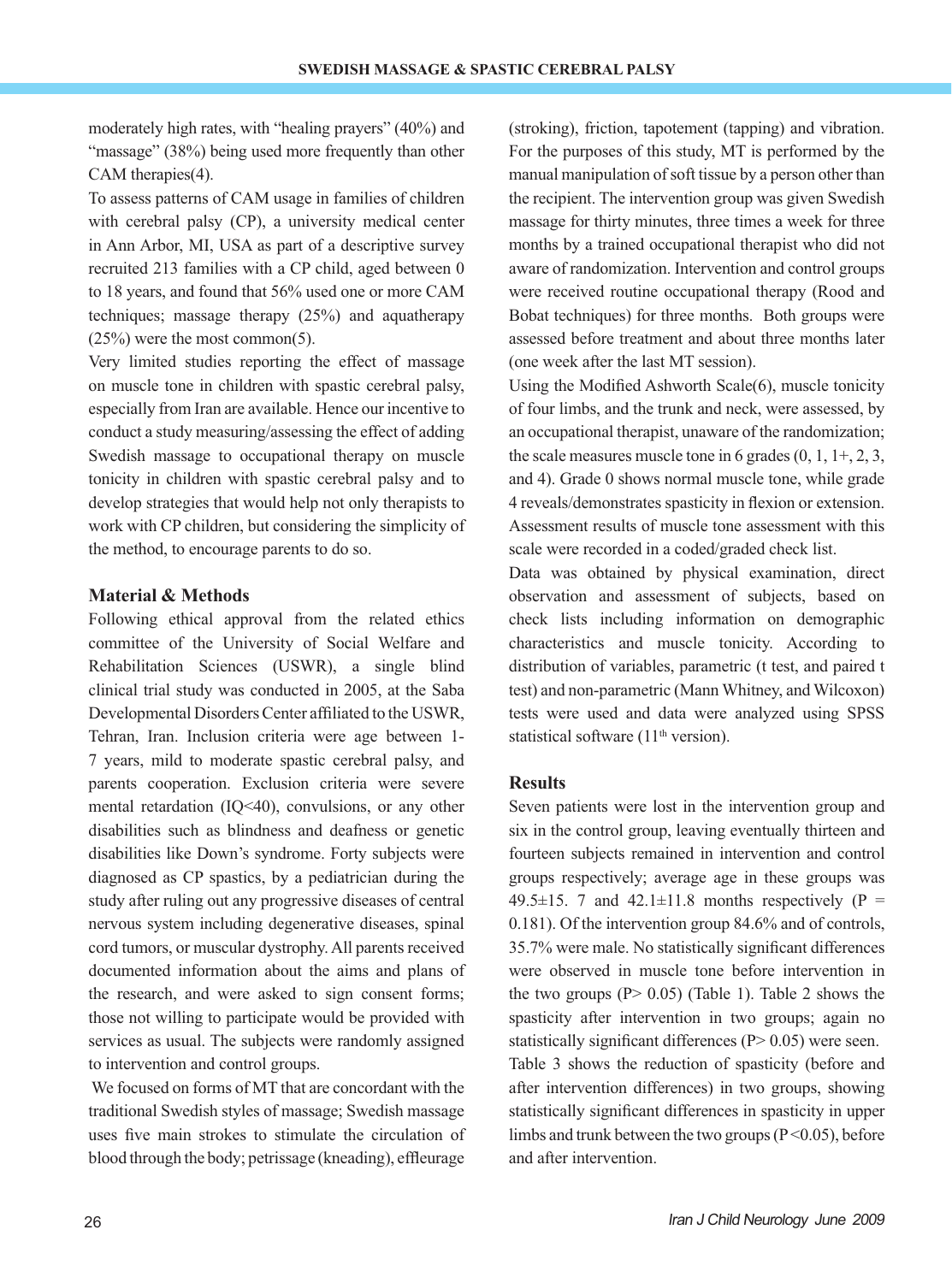#### **SWEDISH MASSAGE & SPASTIC CEREBRAL PALSY**

|                    | Intervention |           |        |      |           |        |              |
|--------------------|--------------|-----------|--------|------|-----------|--------|--------------|
|                    | Mean         | <b>SD</b> | Median | Mean | <b>SD</b> | Median | $\mathbf{P}$ |
| <b>Upper limbs</b> | 2.36         | 0.83      | 2.25   | 1.84 | 0.98      | 1.50   | 0.076        |
| Lower limbs        | 2.98         | 1.08      | 3.25   | 2.53 | 0.86      | 2.63   | 0.076        |
| <b>Trunk</b>       | 2.00         | 0.91      | 2.00   | 1.86 | 1.41      | 2.00   | 0.756        |
| <b>Neck</b>        | 1.46         | 0.66      | 1.00   | 2.07 | 1.73      | 2.50   | 0.458        |

**Table 1**: Status of muscle tonicity before intervention in the two groups.

**Table 2**: Status of muscle tonicity after intervention in the two groups.

|                    | Intervention |           |        | Control |           |        | $\mathbf{P}$ |
|--------------------|--------------|-----------|--------|---------|-----------|--------|--------------|
|                    | Mean         | <b>SD</b> | Median | Mean    | <b>SD</b> | Median |              |
| <b>Upper limbs</b> | 1.59         | 0.74      | 1.50   | 1.57    | 1.06      | 1.38   | 0.550        |
| Lower limbs        | 2.38         | 1.07      | 2.25   | 2.29    | 0.95      | 2.25   | 0.685        |
| <b>Trunk</b>       | 1.31         | 0.48      | 1.00   | 1.86    | 1.41      | 2.00   | 0.325        |
| <b>Neck</b>        | 1.00         | 0.58      | 1.00   | 1.86    | 1.51      | 2.00   | 0.185        |

**Table 3:** Reduction of muscle tonicity (before and after intervention differences) in the two groups.

|                    |      | Intervention |        | Control |           |        | $\mathbf{P}$ |
|--------------------|------|--------------|--------|---------|-----------|--------|--------------|
|                    | Mean | <b>SD</b>    | Median | Mean    | <b>SD</b> | Median |              |
| <b>Upper limbs</b> | 0.77 | 0.72         | 0.50   | 0.27    | 0.31      | 0.19   | 0.033        |
| Lower limbs        | 0.58 | 0.44         | 0.50   | 0.25    | 0.26      | 0.19   | 0.060        |
| <b>Trunk</b>       | 0.69 | 0.63         | 1.00   | 0.00    | 0.00      | 0.00   | 0.006        |
| <b>Neck</b>        | 0.46 | 0.52         | 0.00   | 0.21    | 0.43      | 0.00   | 0.280        |

# **Discussion**

Based on the results of this study, although tonicity of upper and lower limbs, trunk and neck in intervention group in comparison with control group revealed no differences after intervention, statistically significant differences between the two groups, there were statistically significant differences  $(P \le 0.05)$  in before and after intervention differences in the reduction rate of tonicity in upper limbs and trunk between the two

groups.

According to Beider, MT effects can be divided into single-dose and multiple-dose. Single-dose effects include MT effects on psychological or physiological states that are transient in nature and hence might reasonably be influenced by a single session of MT. Multiple-dose effects are restricted to MT effects on variables considered to be more enduring, or likely to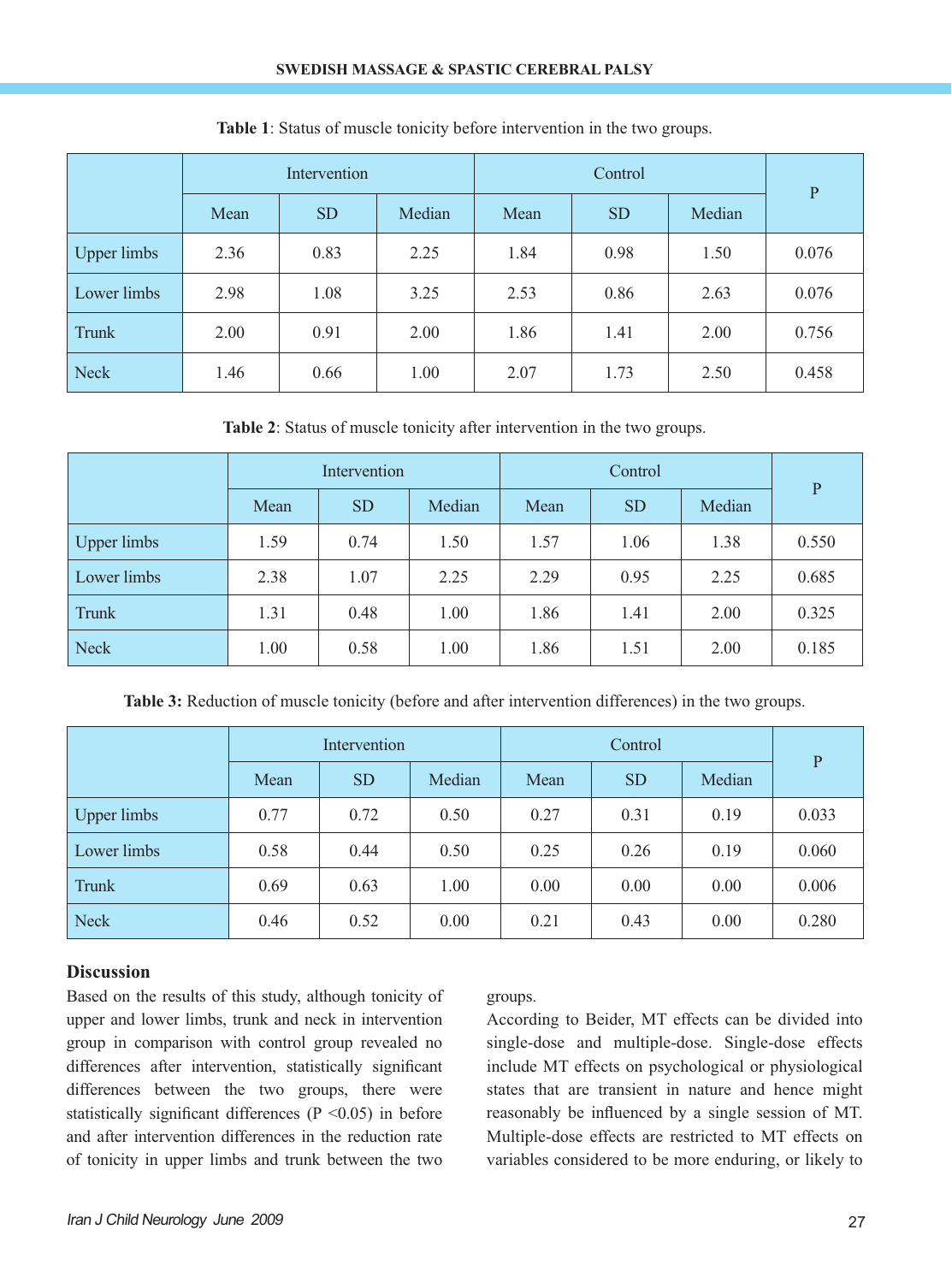be influenced only by a series of MT sessions over a period of time, as opposed to the single dose. In this study similar to Beider's study<sup>7</sup> we used the multipledose to avail of its ongoing effects.

Beider also mentions that the potential benefits of MT can be further classified according to whether they are primarily affective, physiological or behavioral in nature. Affective refers to effects most closely associated with the recipients' feelings and emotions. Physiological effects are those concerned with recipients' vital organismic processes including muscle tone. Behavioral effects are those related to the recipients' observable responses to their environment(7). In this study, the subjects benefitted from the physiological effects of MT.

A study conducted in the University of Glasgow investigated the effect of massage on the mechanical behavior of muscles in adolescents with spastic diplegia, and found that after massage, although the range of movement was not consistently increased, but, on average, greater force was needed to stretch the muscle than before massage; they suggested that massage resets sarcomere lengths which, in turn, correct thixotropic effects(8).

In some studies massage combined with other techniques has been used to treat children with cerebral palsy. In a Chinese study of 140 CP children, a combined treatment package based on traditional Chinese medicine (including massage), western medicine and rehabilitation techniques and family therapy was adopted. The majority of CP patients improved greatly in motor and social adaptation capacities after treatment  $(P<0.01)$ , showing this combined therapy method to be an effective and practical treatment strategy for CP children in China(9).

One of the methods used in combination with rehabilitation is increasing touch between parents and children with a range of disabilities, including CP, through massage; a study from Conventory University, UK, assessing the method concluded that it may be of clinical benefit. Therapists taught 42 parents simple massage techniques during one-hour weekly sessions for eight weeks. Parents reported improvements in children's muscle tone, joint mobility, sleep patterns,

bowel movements and response to other forms of therapy, e.g. physiotherapy(10).

 Two recent studies assessed the effect of MT on muscle tone; one study provided MT for CP children, 30 min of MT, twice weekly, for 12 weeks; they were assessed for changes in spasticity, motor functioning, facial expressions and limb activity. The other study provided 30 min of MT twice weekly, for 8 weeks for children with Down's syndrome, and evaluated the children's development, and fine and gross motor functioning. There is modest support that MT improves muscle tone. It must be mentioned that because these results come from a newly developed measure, the validity of the measure is not yet well-established(8,11).

Some limitations of this study were first, the drop-out rate primarily affected the intervention group; this was due to CP complications and transport problems, especially for patients coming from other vicinities. Second, it was very difficult to keep the patients motivated for regular visits during the 3 months.

In conclusion, the present research indicates that MT is not a panacea for improvement of muscle tone in children with CP, but the encouraging results of other studies conducted on CP children indicate that further studies are required to clarify the issue. Considering that parents continue to explore and utilize all the health care options for their children, it is essential that we continue to study the benefits of MT for children with CP.

# **Acknowledgements**

This research was supported by the USWR. We would like to acknowledge Dr. Farshid Alaeddini, Ali Abbaspour and Farzane Mohammadi and the parents of patients for their sincere cooperation.

# **References**

- 1. Eisenberg DM, Davis RB, Ettern SL, Appel S, Wilkey S, Van Rompay M, et al. Trends in alternative medicine use in the United States, 1990–1997. JAMA 1998; 280:569– 75.
- 2. Loman DG. The use of complementary and alternative health care practices among children. J Pediatr Health Care 2003; 17:58–63.
- 3. Lin Y, Lee AC. Acupuncture for the Management of Pediatric Pain; Paper presented at Annual Meeting of the